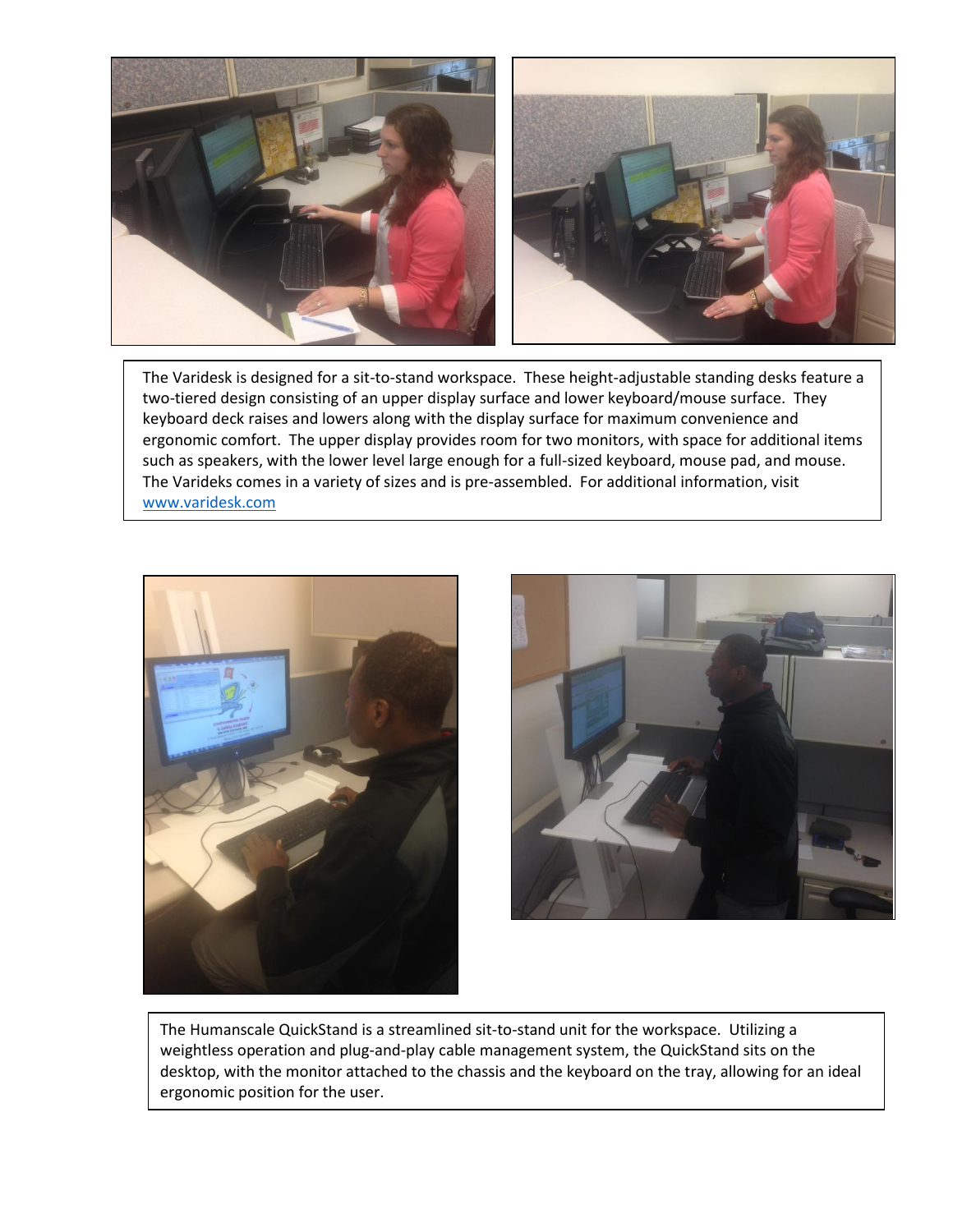

The Humanscale QuickStand Lite is a streamlined sit-to-stand unit for the workspace. Utilizing a weightless operation and plug-and-play cable management system, the QuickStand Light attaches onto the back of the desktop, with the monitor attached to the chassis and the keyboard on the tray, allowing for an ideal ergonomic position for the user.



Document holders keep printed materials needed during computer tasks close to the user and the monitor. Appropriate placement of the holder may reduce or eliminate risk factors such as awkward head and neck postures, fatigue, headaches, and eye strain.